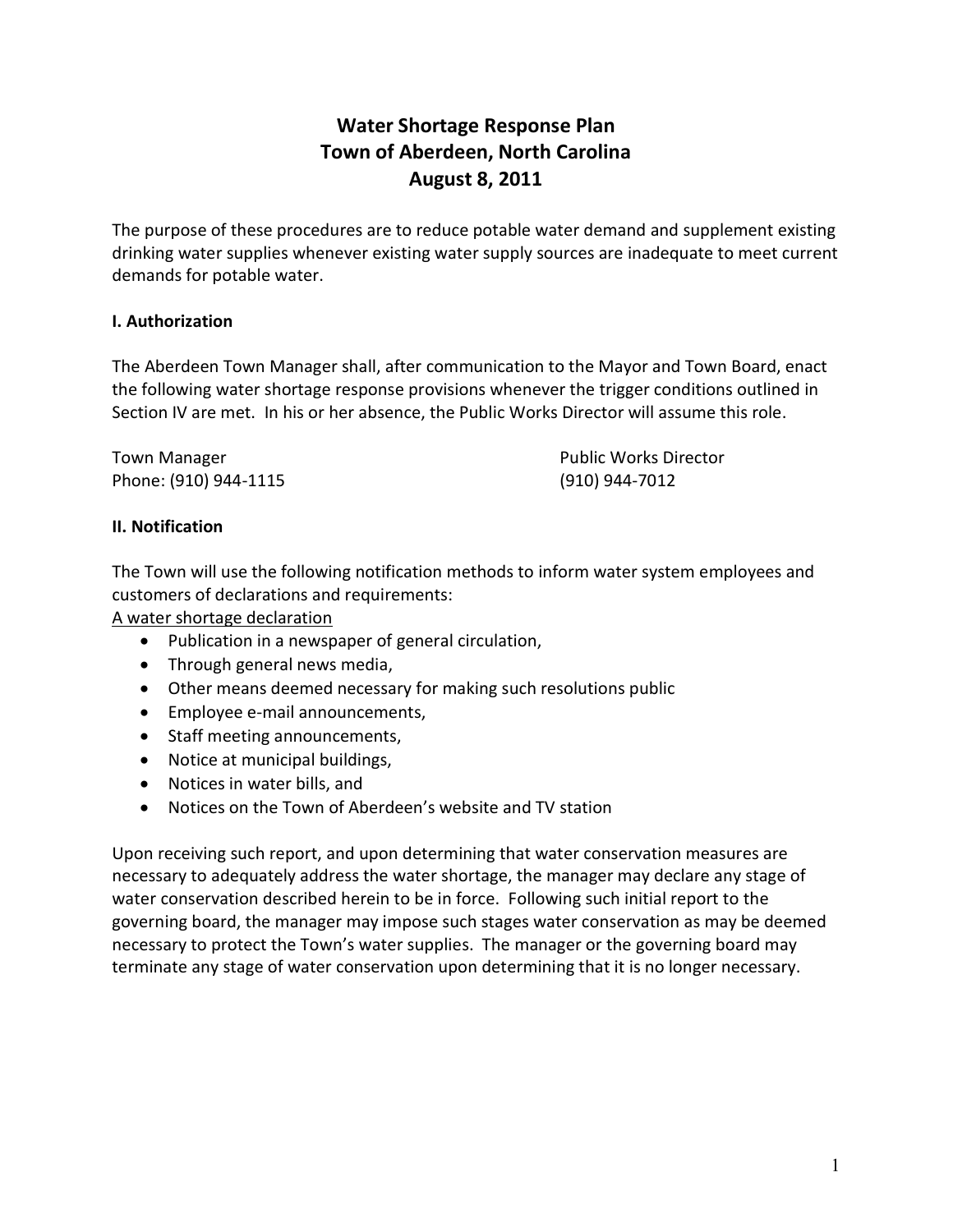## **III. Levels of Response**

The five levels of water shortage response, a general description of each response level, corresponding water reduction measures and goals, penalties, surcharges and water supply conditions are outlined in the table below. A list of specific responses follows the table.

| <b>Stage</b>   | Response               | <b>Description</b>                                                                                                                                     |  |  |  |
|----------------|------------------------|--------------------------------------------------------------------------------------------------------------------------------------------------------|--|--|--|
| $\mathbf{1}$   | Voluntary              | Water users are encouraged to reduce all discretionary uses of water by the                                                                            |  |  |  |
|                | Reductions             | greatest extent possible and wasteful use of water is discouraged                                                                                      |  |  |  |
|                |                        | No penalties apply for noncompliance.                                                                                                                  |  |  |  |
|                |                        | Water supply conditions indicate a potential for shortage.                                                                                             |  |  |  |
| $\overline{2}$ | Mandatory              | Water users are required to comply with mandatory water use reduction and                                                                              |  |  |  |
|                | <b>Reductions I</b>    | efficiency measures with a residential reduction goal of 10% of average usage.                                                                         |  |  |  |
|                |                        | Penalties apply for noncompliance.                                                                                                                     |  |  |  |
|                |                        | Water supply conditions are significantly lower than the seasonal norm and                                                                             |  |  |  |
|                |                        | water shortage conditions are expected to persist.                                                                                                     |  |  |  |
| 3              | Mandatory              | Mandatory requirements become more restrictive to meet a reduction goal of                                                                             |  |  |  |
|                | <b>Reductions II</b>   | 25%. Mandatory reduction of 50% imposed for golf courses and playing fields                                                                            |  |  |  |
|                |                        |                                                                                                                                                        |  |  |  |
|                |                        | Penalties apply                                                                                                                                        |  |  |  |
|                |                        | Water shortage conditions are worsening.                                                                                                               |  |  |  |
| 4              | Emergency              | Additional mandatory requirements are necessary to meet a water reduction                                                                              |  |  |  |
|                | Reductions             | goal of 25% of average usage for residential users and mandatory reductions of                                                                         |  |  |  |
|                | (Water Shortage        | 35% for non-residential users.                                                                                                                         |  |  |  |
|                | Emergency)             |                                                                                                                                                        |  |  |  |
|                |                        | Penalties apply.                                                                                                                                       |  |  |  |
|                |                        |                                                                                                                                                        |  |  |  |
|                |                        | Water supply conditions are substantially diminished and pose an imminent<br>threat to human health or environmental integrity.                        |  |  |  |
| 5              | <b>Water Rationing</b> | Residential customers shall continue to reduce consumption to any degree                                                                               |  |  |  |
|                | (Water Shortage        | feasible with a goal of a reduction of at least 40% of average usage. Non-                                                                             |  |  |  |
|                | Crisis)                | residential users mandatory reduction increased to 50%                                                                                                 |  |  |  |
|                |                        |                                                                                                                                                        |  |  |  |
|                |                        | Water Rationing is imposed to provide drinking water to protect public health                                                                          |  |  |  |
|                |                        | (e.g. residences, residential health care facilities, and correctional facilities).                                                                    |  |  |  |
|                |                        | Penalties apply.                                                                                                                                       |  |  |  |
|                |                        | Water supply conditions are substantially diminished and remaining supplies<br>must be allocated to preserve human health and environmental integrity. |  |  |  |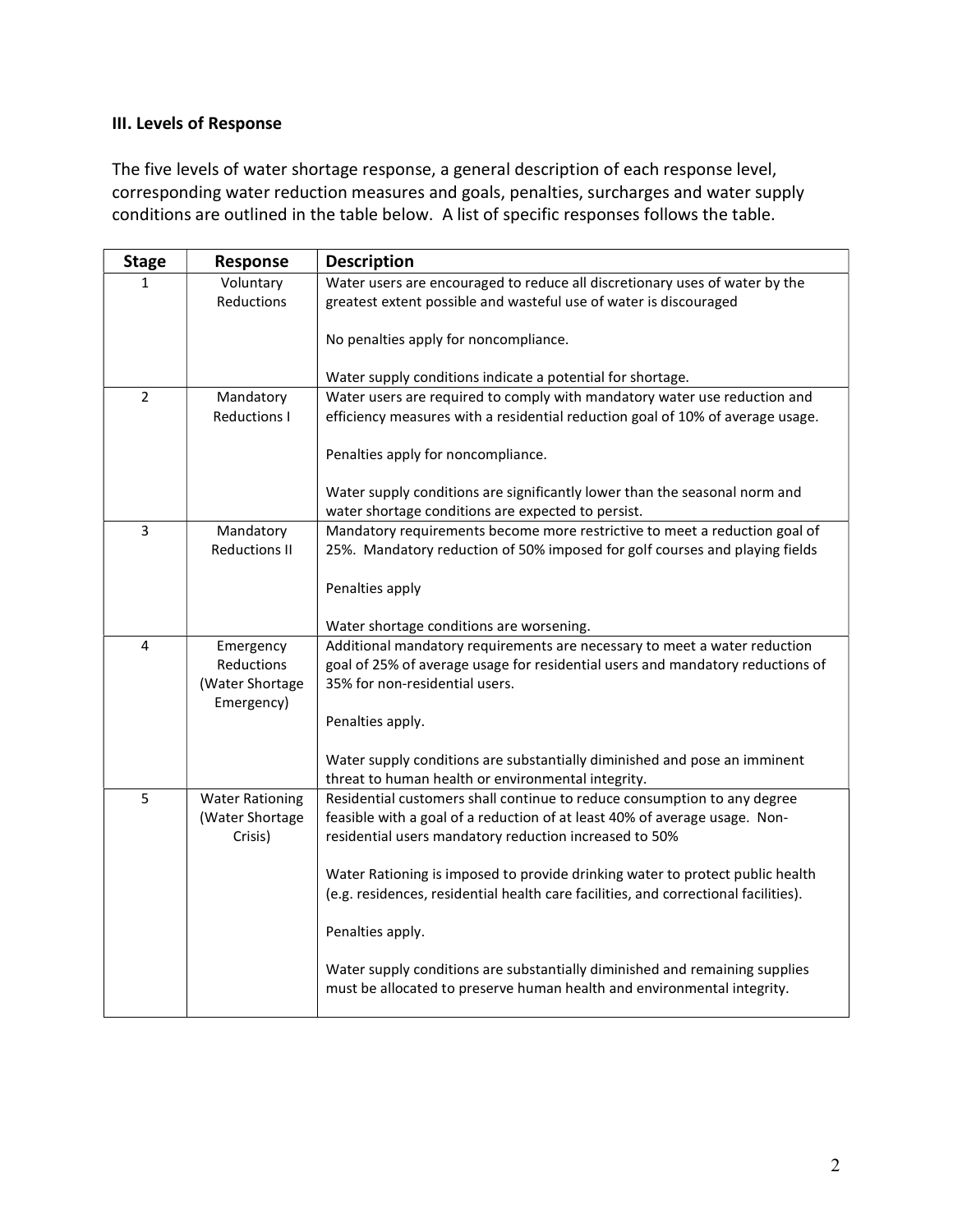### **Response Actions for Each Stage**

#### **Stage 1 ‐ Voluntary Reductions**

Emphasize water conservation and efficiency measures including

- encouraging reduction of all discretionary water uses to the greatest extent possible,
- discourage wasteful use of water,
- discourage use of water to wash impervious surfaces;
- encourage use of automatic shut‐of nozzles on hand‐held hoses;
- discourage frequent washing of vehicles and use of an automatic shutoff nozzle when washing cars is required,
- discourage fund raising car washes unless conducted at a commercial facility where water is recycled through the facilities operation,
- encourage limiting sprinkler irrigation operation to three days a week between the hours of 7pm to 5am and restrict watering to Monday, Wednesday, and Friday between the hours of 7pm and 5am,
- Restrict hand watering of trees, shrubs, flower, and vegetable gardens between 9am and 6pm
- Discourage planting of new shrubs, trees, and ornamentals
- Encourage restaurants to serve water only upon request
- Discourage use of water utilizing non re‐circulating fountains
- Reduce water supply line pressure where feasible
- Encourage conservation in public buildings by reducing pressure at plumbing fixtures and installing restrictive devices
- Encourage water conservation in all phases of construction related activities and use of water from supplemental sources

## **Stage 2 ‐ Mandatory Reductions I**

Continue to encourage all voluntary reductions of Stage 1 and make the following activities unlawful:

- Use of water for any unnecessary purpose or to intentionally waste water;
- Watering lawns, grass, shrubbery, trees, flower, and vegetable gardens, except by hand held container or hose with an automatic shut off nozzle within the hours of 5pm and 9am
- Operate a sprinkler irrigation more than three days a week or outside of the hours of 7pm and 5am and restrict watering to Monday, Wednesday, and Friday for odd numbered addresses and Tuesday, Thursday, and Saturday for even numbered addresses between the hours of 7pm and 5am,
- Operate or introduce water into any non re-circulating ornamental fountain, pool or other similar structure,
- Serve drinking water in food service establishments except as requested,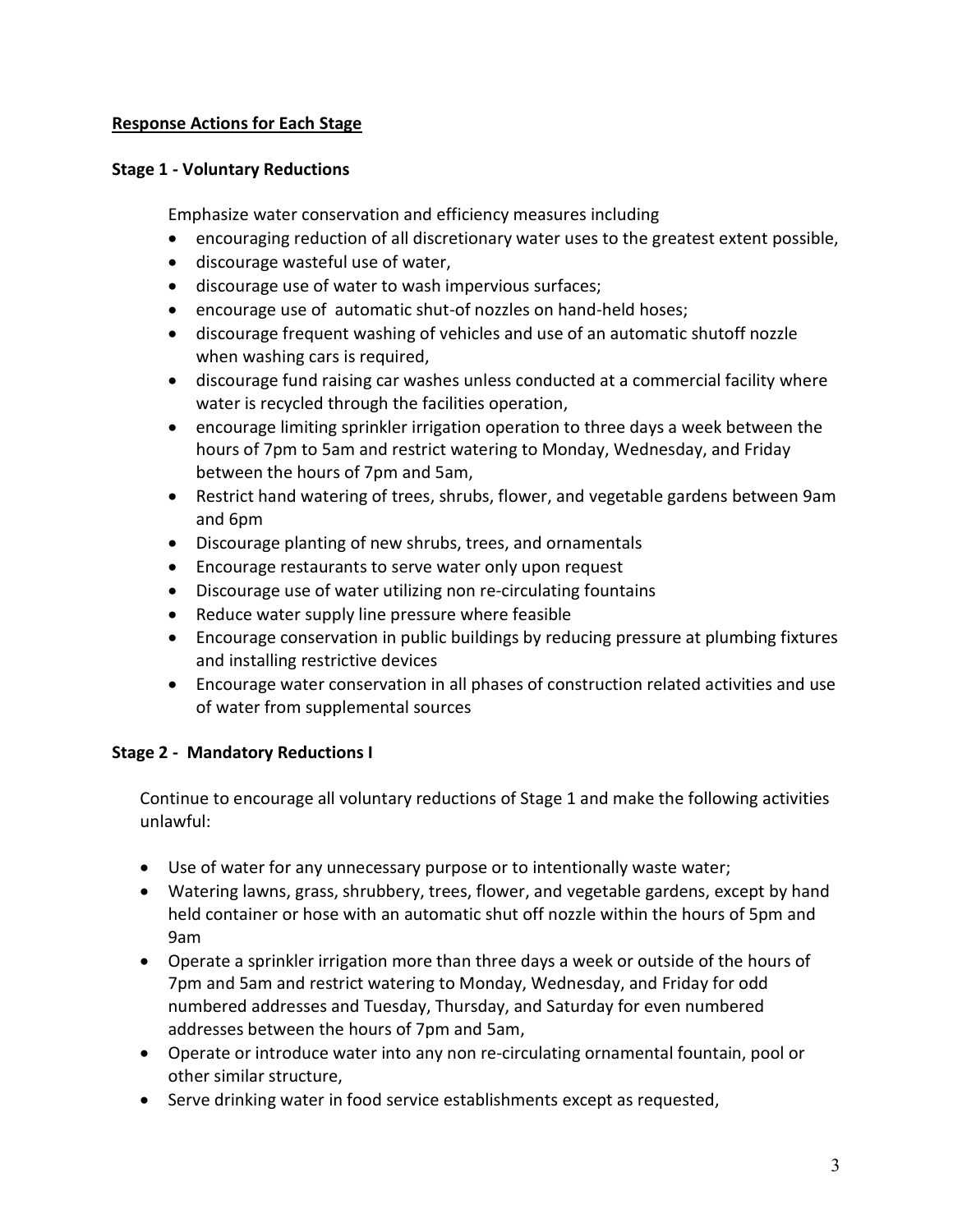- use of drinking water for washing exterior surfaces and impervious surfaces except as exempted,
- wash vehicles except with a hand held hose equipped with an automatic shut off nozzle or as permitted to use water for that purpose,
- Exceed water usage mandates.

#### **Stage 3 ‐ Mandatory Reductions II**

Customers must continue actions from all previous stages and

- All non‐essential uses of drinking water are banned, and
- garden and landscape irrigation must be reduced to the minimum amount necessary for survival.

### **Stage 4 ‐ Emergency Reductions**

Customers must continue all actions from previous stages and

• A ban on all use of drinking water except to protect public health and safety is implemented.

### **Stage 5 ‐ Water Rationing**

- Customers are only permitted to use water at the minimum required for public health protection.
- Firefighting is the only allowable outdoor water use.
- Pickup locations for distributing potable water will be announced according to Aberdeen's Emergency Response Plan.

#### **IV. Triggers**

The Town of Aberdeen's water source is groundwater, the following measurements of well pumping times and well levels in relationship to pump intake levels trigger entry into corresponding water restrictions stages.

The Town Manager will enact the plan directly whenever a water shortage response takes place after communication to the Mayor and Town Board. The Town Manager will then give notice to the public through the media and such other means as are reasonably calculated to make the public aware of the condition. In the event the Town manager is not available the Public Works Director will give notice to the public as required.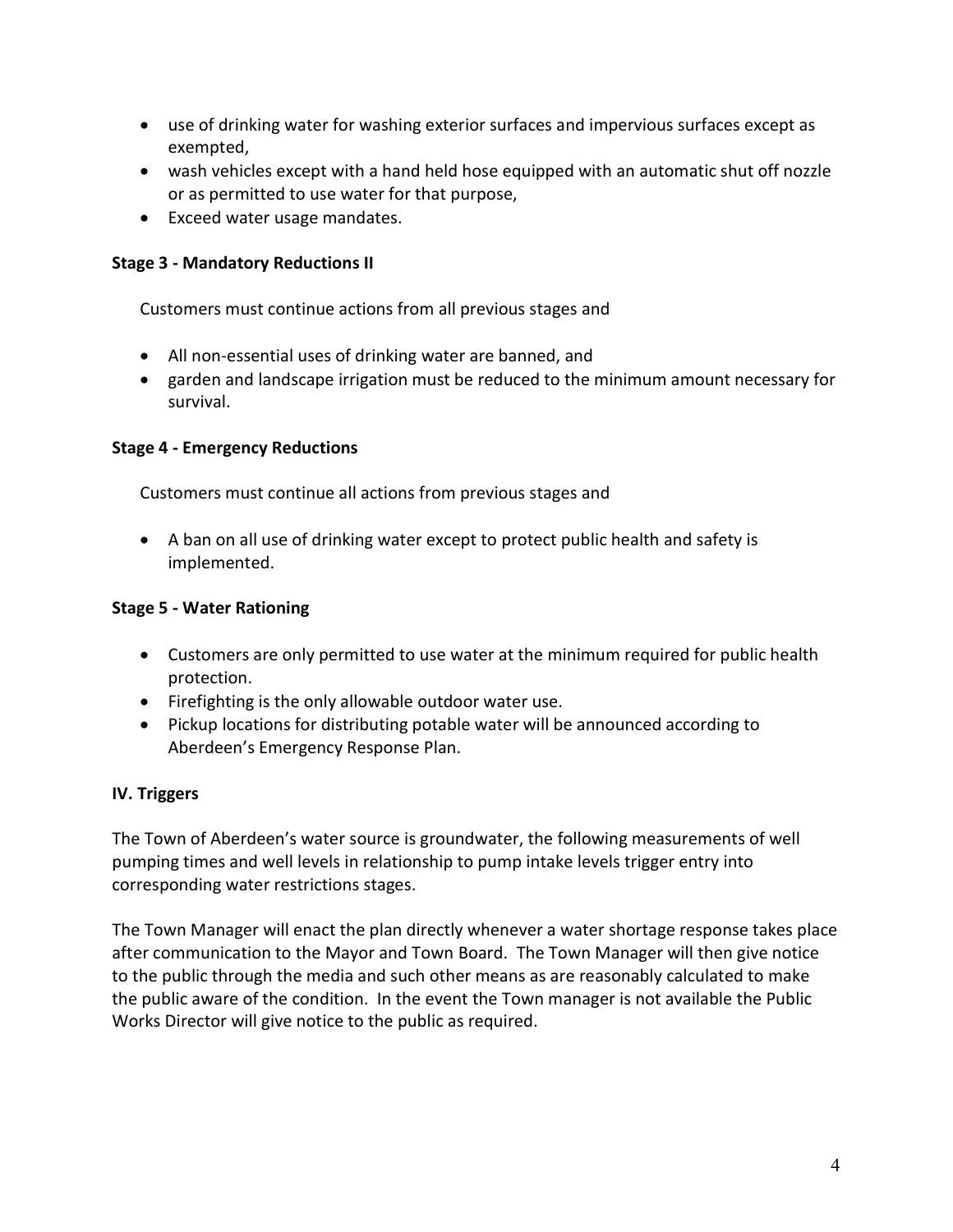| <b>Stage</b> | <b>Well Operating Conditions</b>                                           |  |  |  |  |
|--------------|----------------------------------------------------------------------------|--|--|--|--|
| 1            | Pumping Time >10 Hours                                                     |  |  |  |  |
|              | 20% reduction in seasonal normal distance from static water level and pump |  |  |  |  |
|              | intake                                                                     |  |  |  |  |
|              | 20% increase pumping time for same output                                  |  |  |  |  |
| 2            | Pumping Time >12 Hours                                                     |  |  |  |  |
|              | 40% reduction in distance from static water level and pump intake          |  |  |  |  |
|              | 40% increase pumping time for same output                                  |  |  |  |  |
| 3            | Pumping Time >14 Hours                                                     |  |  |  |  |
|              | 60% reduction in distance from static water level and pump intake          |  |  |  |  |
|              | 60% increase pumping time for same output                                  |  |  |  |  |
| 4            | Pumping Time >20 Hours                                                     |  |  |  |  |
|              | 80% reduction in distance from static water level and pump intake          |  |  |  |  |
| 5.           | Water level at pump intake elevation                                       |  |  |  |  |

## **V. Enforcement**

The provisions of the water shortage response plan will be enforced by Town of Aberdeen Public Works Department, Police Department, and Fire Department and any other personnel designated by the Town Manager.

Citations are assessed according to the following schedule depending on the type of service, number of prior violations, and current level of water shortage.

| <b>Water Shortage Level</b> | <b>First Violation</b> | Second<br><b>Violation</b> | <b>Third Violation</b> | Subsequent<br><b>Violations</b> |
|-----------------------------|------------------------|----------------------------|------------------------|---------------------------------|
| <b>Voluntary Reductions</b> | N/A                    | N/A                        | N/A                    | N/A                             |
| (Stage 1)                   |                        |                            |                        |                                 |
| Mandatory                   | Warning (R)            | \$100(R)                   | \$250(R)               | \$500(R)                        |
| <b>Reductions</b>           | Warning (NR)           | \$100(NR)                  | \$250 (NR)             | \$2000 (NR)                     |
| (Stages 2 and 3)            |                        |                            |                        |                                 |
| Emergency                   | \$100(R)               | \$250(R)                   | \$1000(R)              | \$1000(R)                       |
| <b>Reductions</b>           | \$100(NR)              | \$250 (NR)                 | \$2000(NR)             | \$2000 (NR)                     |
| (Stage 4)                   |                        |                            |                        |                                 |
| <b>Water Rationing</b>      | \$250(R)               | \$500(R)                   | \$1000(R)              | \$1000(R)                       |
| (Stage 5)                   | \$500 (NR)             | \$1000(NR)                 | \$2000 (NR)            | \$2000 (NR)                     |

(R) = Residential Customer (NR) = Non‐Residential Customer

In addition to the above civil fines, violators are, upon conviction, subject to Criminal fines not exceeding a maximum of \$500 a term of imprisonment up to 20 days.